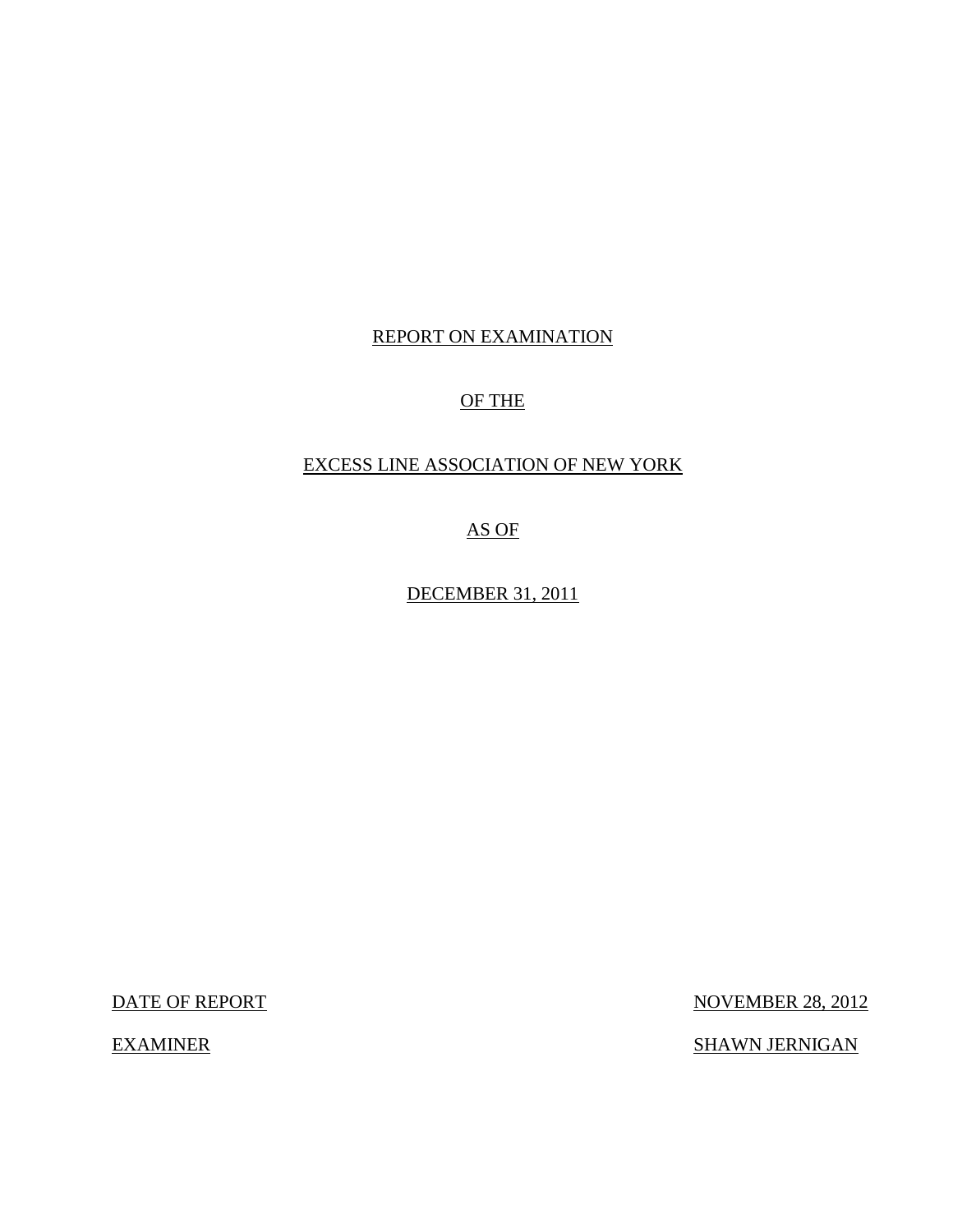## TABLE OF CONTENTS

| <b>ITEM NO.</b> |                                                                                                                                                                          | PAGE NO.                         |
|-----------------|--------------------------------------------------------------------------------------------------------------------------------------------------------------------------|----------------------------------|
| 1.              | Scope of Examination                                                                                                                                                     | $\overline{2}$                   |
| 2.              | Overview of Company                                                                                                                                                      | $\overline{2}$                   |
|                 | A. History<br>B. Membership                                                                                                                                              | $\frac{2}{3}$                    |
| 3.              | Plan of Operation                                                                                                                                                        | 3                                |
|                 | A. Management<br><b>B.</b> Administration                                                                                                                                | $\mathfrak{Z}$<br>$\overline{4}$ |
| 4.              | <b>Financial Statements</b>                                                                                                                                              | $\overline{4}$                   |
| 5.              | <b>ELANY Functions</b>                                                                                                                                                   | 5                                |
|                 | A. Processing and Stamping of Affidavits<br><b>B.</b> Unauthorized Insurer Files<br>C. Expenditures<br>D. Statement of Fund Balance/Stamping Fee<br>E. Internal Controls | 5<br>7<br>8<br>10<br>11          |
| 6.              | Compliance with Prior Report on Examination                                                                                                                              | 12                               |
| 7.              | Summary of Comments and Recommendations                                                                                                                                  | 14                               |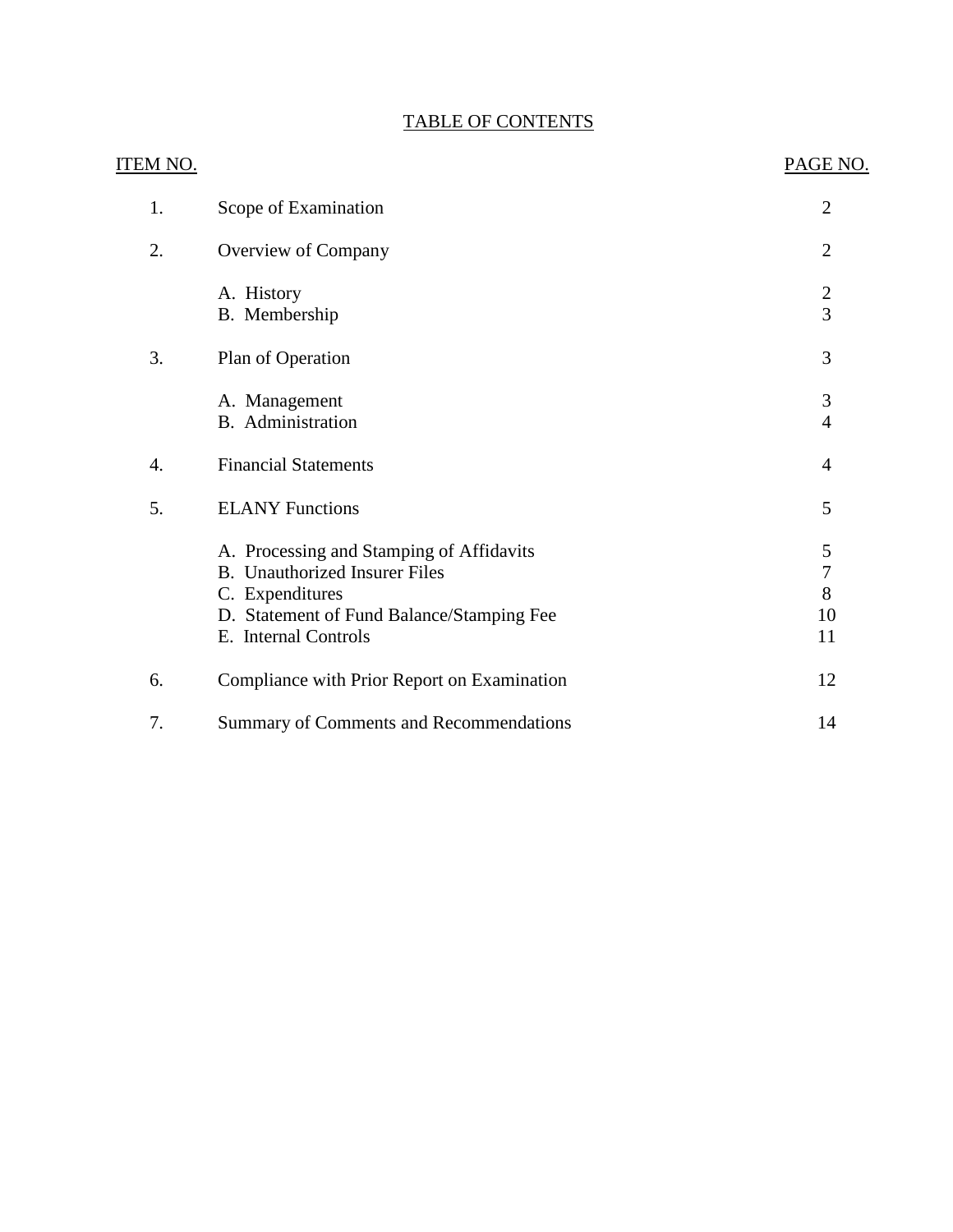

## NEW YORK STATE <sup>1</sup>*DEPARTMENTof*  FINANCIAL SERVICES

Andrew M. Cuomo **Benjamin M. Lawsky** Governor Superintendent Superintendent Superintendent Superintendent Superintendent Superintendent Superintendent

November 28, 2012

Honorable Benjamin M. Lawsky Superintendent of Financial Services Albany, New York 12257

Sir:

Pursuant to the requirements of the New York Insurance Law, and in compliance with the instructions contained in Appointment Number 30860, dated June 13, 2012, attached hereto, I have made an examination into the condition and affairs of Excess Line Association of New York as of December 31, 2011, and submit the following report thereon.

Wherever the designations "the Association" or "ELANY" appears herein without qualification, it should be understood to indicate Excess Line Association of New York.

Wherever the term "Department" appears herein without qualification, it should be understood to mean the New York State Department of Financial Services.

The examination was conducted at the Association's home office located at One Exchange Plaza, 55 Broadway, 29<sup>th</sup> Floor, New York, New York 10006.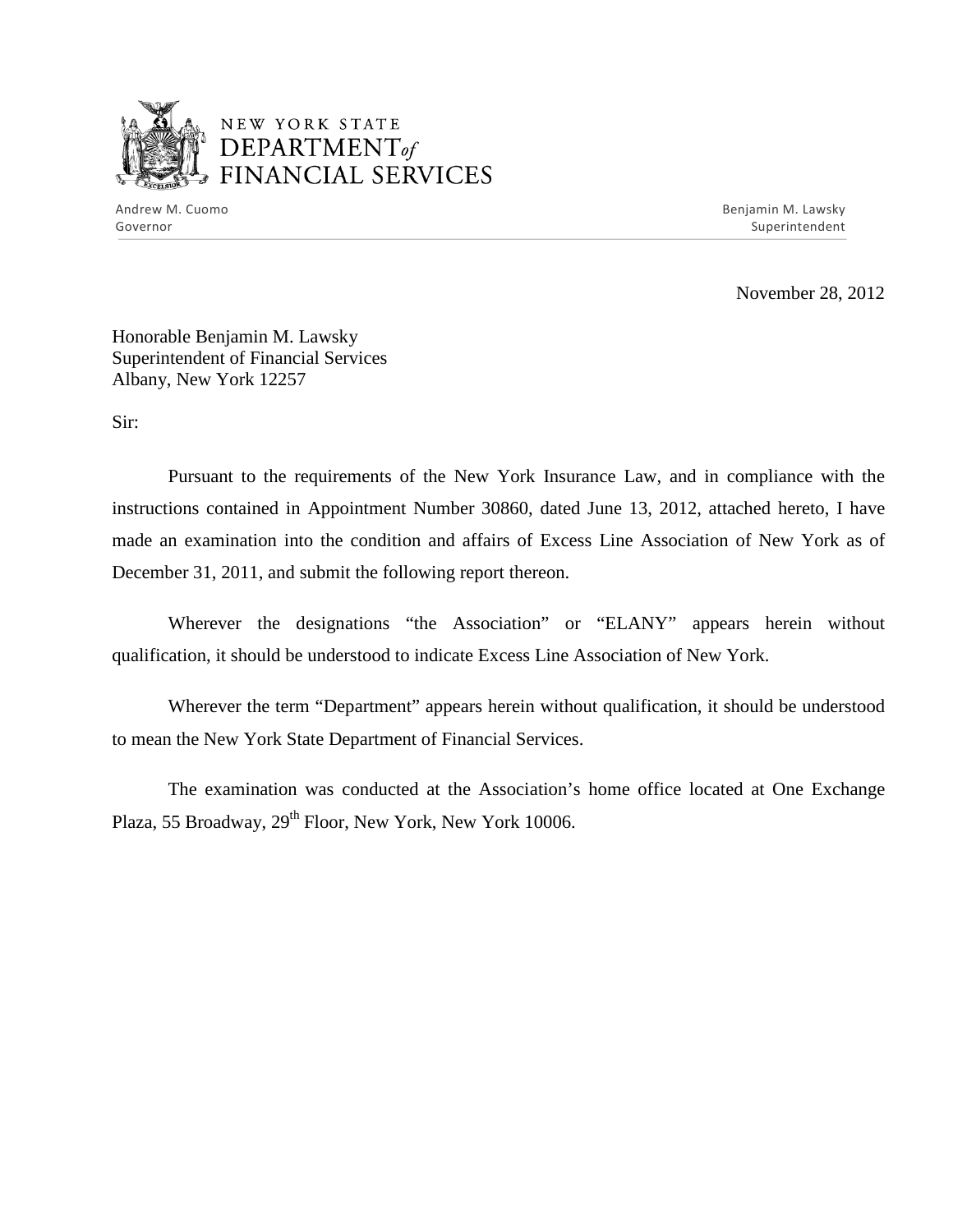#### <span id="page-3-0"></span>1. SCOPE OF EXAMINATION

The Department has performed an individual examination of the Association. The previous examination was conducted as of December 31, 2007. This examination covered the four year period from January 1, 2008 through December 31, 2011. Transactions occurring subsequent to this period were reviewed where deemed appropriate by the examiner.

The examination was conducted to ascertain the manner in which the Association conducts its business with regards to fulfilling its purpose as stated in Section 1 of Chapter 630 of the Laws of 1988; which is "… to facilitate and encourage compliance by its members (excess line brokers) with the laws of this state and the rules and regulations of the Superintendent relative to excess line insurance". The examination also reviewed the Association's performance with regards to carrying out its underlying purpose of 1) protecting persons seeking insurance in this state; 2) permitting excess line insurance to be placed with reputable and financially sound unauthorized insurers; and 3) protecting the revenues of this State.

A review was also made to ascertain what action was taken by the Association with regard to comments and recommendations contained in the prior report on examination.

This report on examination is confined to financial statements, internal controls and comments on those matters that involve departures from laws, regulations or rules, or that are deemed to require explanation or description.

#### <span id="page-3-1"></span>**2. OVERVIEW OF ELANY**

#### <span id="page-3-2"></span>A. History

ELANY was established as a non-profit association pursuant to Chapter 630 of the Laws of 1988 and began operation on January 1, 1989.

The operating procedures for the administration of ELANY are governed by a Plan of Operation (the "Plan") approved by the Superintendent pursuant to Section 2130(c) (1) of the New York Insurance Law.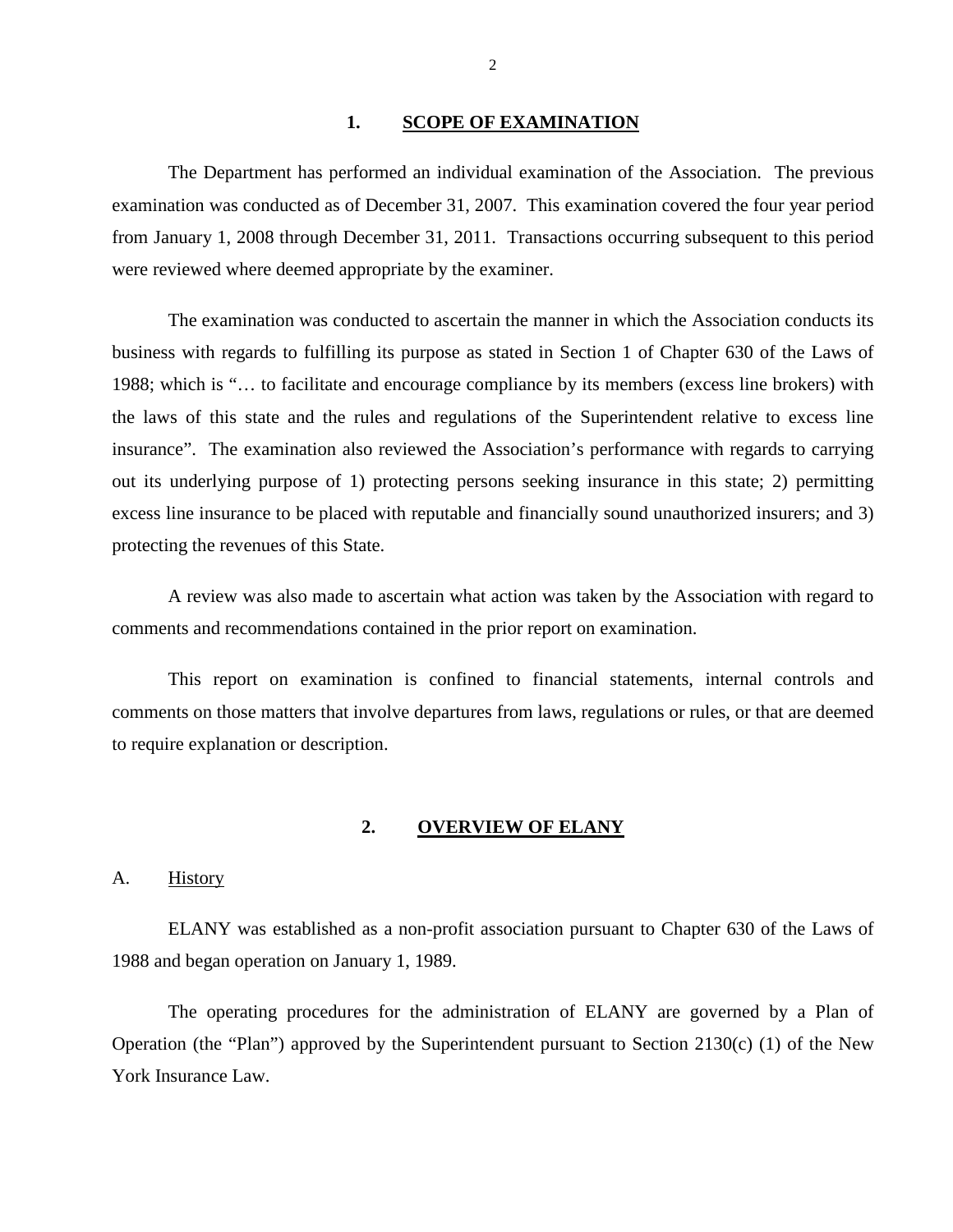#### <span id="page-4-0"></span>B. Membership

All excess line brokers licensed under Section 2105 of the New York Insurance Law are deemed members of ELANY pursuant to Section 2130(a) of the Insurance Law. The membership ends with the termination of the broker's excess line license. When brokers become licensed as excess line brokers, the Licensing Bureau of the New York State Department of Financial Services notifies ELANY which in turn sends the new members an information package to assist them in performing their duties as excess line brokers.

#### <span id="page-4-1"></span>**3. PLAN OF OPERATION REVIEW**

#### <span id="page-4-2"></span>A. Management

Pursuant to the Association's Plan as approved by the Superintendent of Financial Services, management of the Association is vested in a board of directors, consisting of not less than five nor more than nine members. The board is required to meet four times during each calendar year. At December 31, 2011, the board of directors was comprised of the following nine members:

| Name and Residence  | <b>Principal Business Affiliation</b>              |
|---------------------|----------------------------------------------------|
| Lance Becker        | President                                          |
| Melville, NY        | Arthur J. Gallagher Risk Management Services, Inc. |
| John A. Buckley     | President                                          |
| Lincroft, NJ        | NIF Services on New York, Inc.                     |
| Joseph F. Caligiuri | President                                          |
| Bright Waters, NY   | Lighthouse Specialty Brokers, Inc.                 |
| Thomas J. Deralla   | President                                          |
| Kingston, NY        | The Kingstar Company Inc.                          |
| Gary A. Hollederer  | <b>Executive Vice President</b>                    |
| Grand Island, NY    | Russell Bond & Co., Inc.                           |
| David Isenberg      | President                                          |
| New York, NY        | DC White Agency                                    |
| <b>Janet Pane</b>   | <b>Managing Director</b>                           |
| Bayonne, NJ         | Willis North America, Inc.                         |
| Donald Privett      | President                                          |
| New York, NY        | <b>Privett Special Risk Services</b>               |
| Robert Shapiro      | President                                          |
| Lynbrook, NY        | Global Facilities Inc.                             |
|                     |                                                    |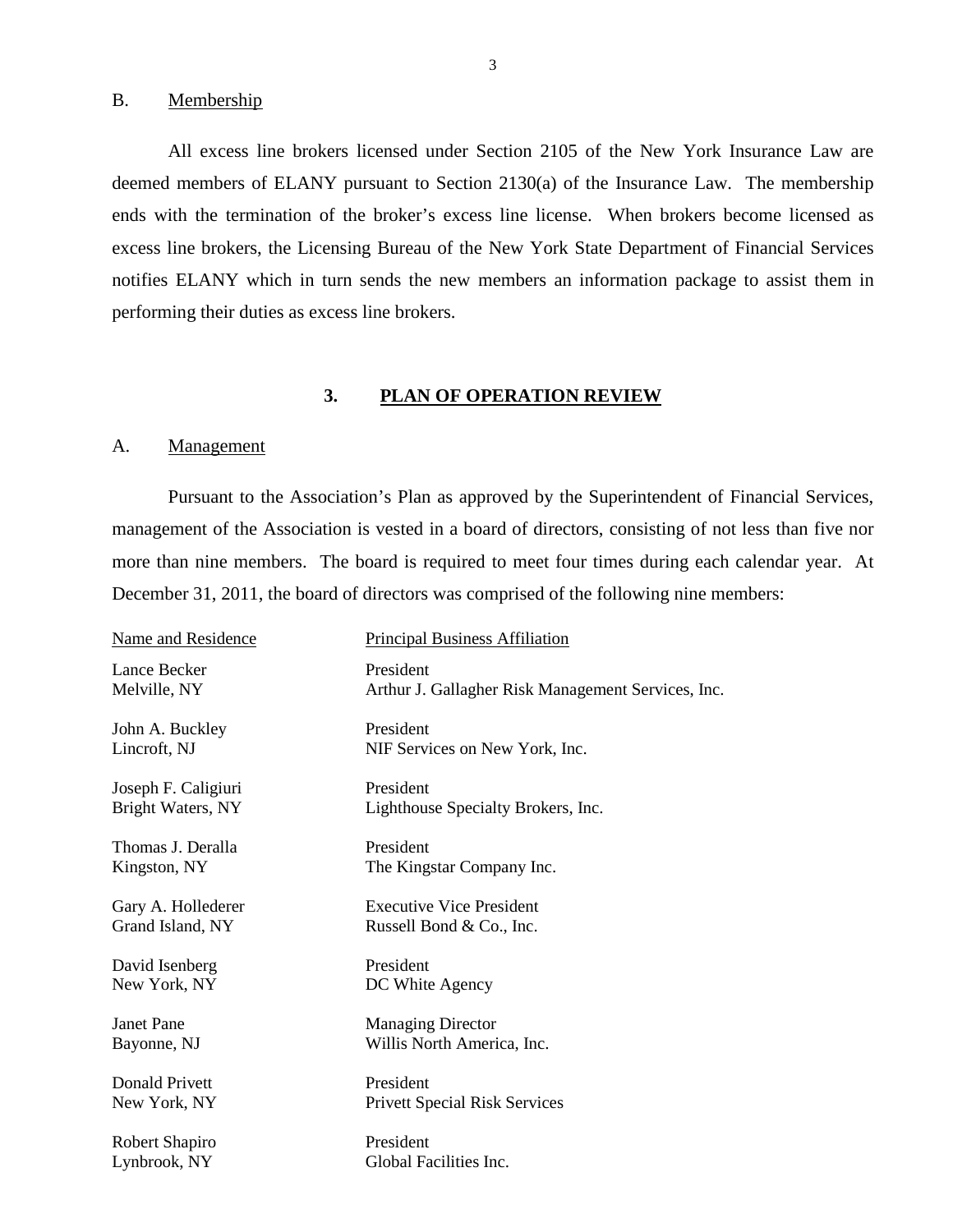A review of the minutes of the board of directors' meetings held during the examination period indicated that the meetings were generally well attended and each board member has an acceptable record of attendance.

### <span id="page-5-0"></span>B. Administration

Pursuant to the Plan, the Executive Director shall be the chief operating officer of ELANY, who primary responsibility is to implement the policies of the Board of Directors. The Plan also provides that ELANY may employ such persons, firms, or corporations, attorneys or accountants, as are necessary for the performance of the duties imposed on ELANY.

As of December 31, 2011, the officers of ELANY were as follows:

Name Title

Thomas J. Deralla Joseph F. Caligiuri Gary A. Hollederer John A. Buckley Daniel F. Maher

Chairman Vice-Chairman Treasurer Secretary Executive Director

#### <span id="page-5-1"></span>**4. FINANCIAL STATEMENTS**

The financial statements consist of a balance sheet reflecting the assets and liabilities as of December 31, 2011, and a statement of income for the period January 1, 2007 through December 31, 2011.

ELANY's financial statements were audited by a firm of certified public accountants. An unqualified opinion was rendered for every year of the examination period.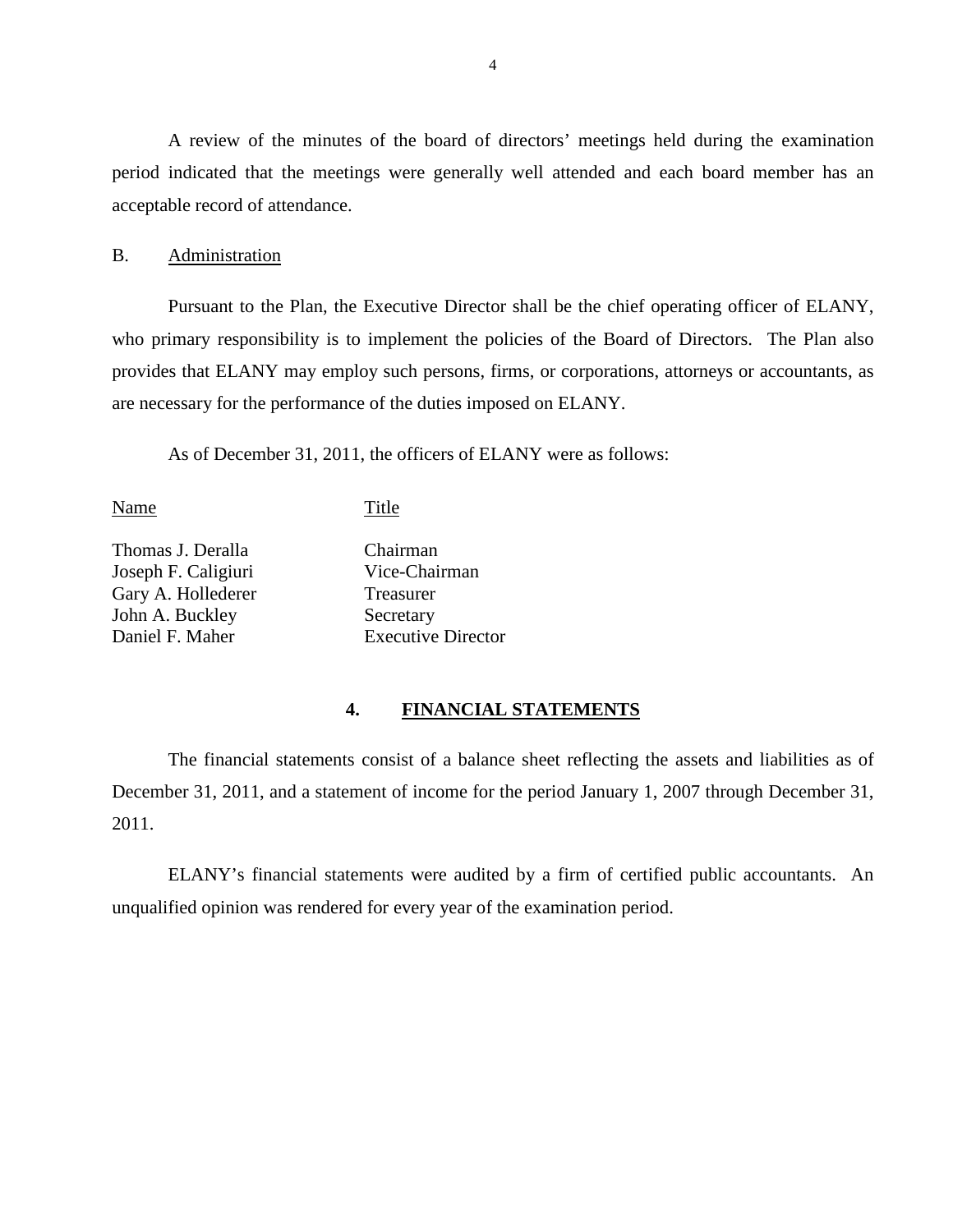#### <span id="page-6-0"></span>**5. ELANY FUNCTIONS**

#### <span id="page-6-1"></span>A. Processing and Stamping of Affidavits

Pursuant to Section 2118(b) (1) of the New York Insurance Law, within 45 days after an excess line policy is procured, member brokers are required to submit to ELANY affidavits along with the policy declaration page or cover note evidencing placements with unauthorized insurers. These documents are then reviewed by ELANY examiners for completeness and accuracy. If the submitted affidavit is not prepared properly or contains questionable information, the documents evidencing placement are returned unstamped to the broker for correction and/or additional explanation. Otherwise, the placement is recorded into ELANY's database and the policy declarations page or cover note is stamped and returned to the broker. The affidavits are also submitted to the Department in accordance with Section 2130(a) (4) of the New York Insurance Law. The member broker is then billed .2% of the reported premium for this stamping.

ELANY members submit the affidavits and policy endorsements in groupings referred to as batches. An affidavit review was conducted to ascertain if ELANY members were filing such in a timely manner pursuant to the provisions of Section 2118 (b) (1) of the New York Insurance Law and the adherence to the requirements of Department Regulation No. 41. The review was confined to the 2010 and 2011 calendar years, which 60 batches were reviewed for each year and is detailed below:

### 1. Late Submissions

The following table contains a breakdown of the findings of the affidavit review:

|        | Total                |                            |                        |                           |            |
|--------|----------------------|----------------------------|------------------------|---------------------------|------------|
|        | Batch<br>Populations | <b>Batches</b><br>Reviewed | Affidavits<br>Reviewed | Late<br><b>Affidavits</b> | Percentage |
| 2010   | 105,687              | 60                         | 59                     |                           | 5%         |
| 2011   | 109,641              | $\underline{60}$           | <u> 109</u>            | <u>t</u>                  | 6%         |
| Totals | 215,328              | 120                        | 168                    | 8                         | 5%         |

The percentages of late submissions above remain virtually unchanged from the five percent average from the prior report on examination.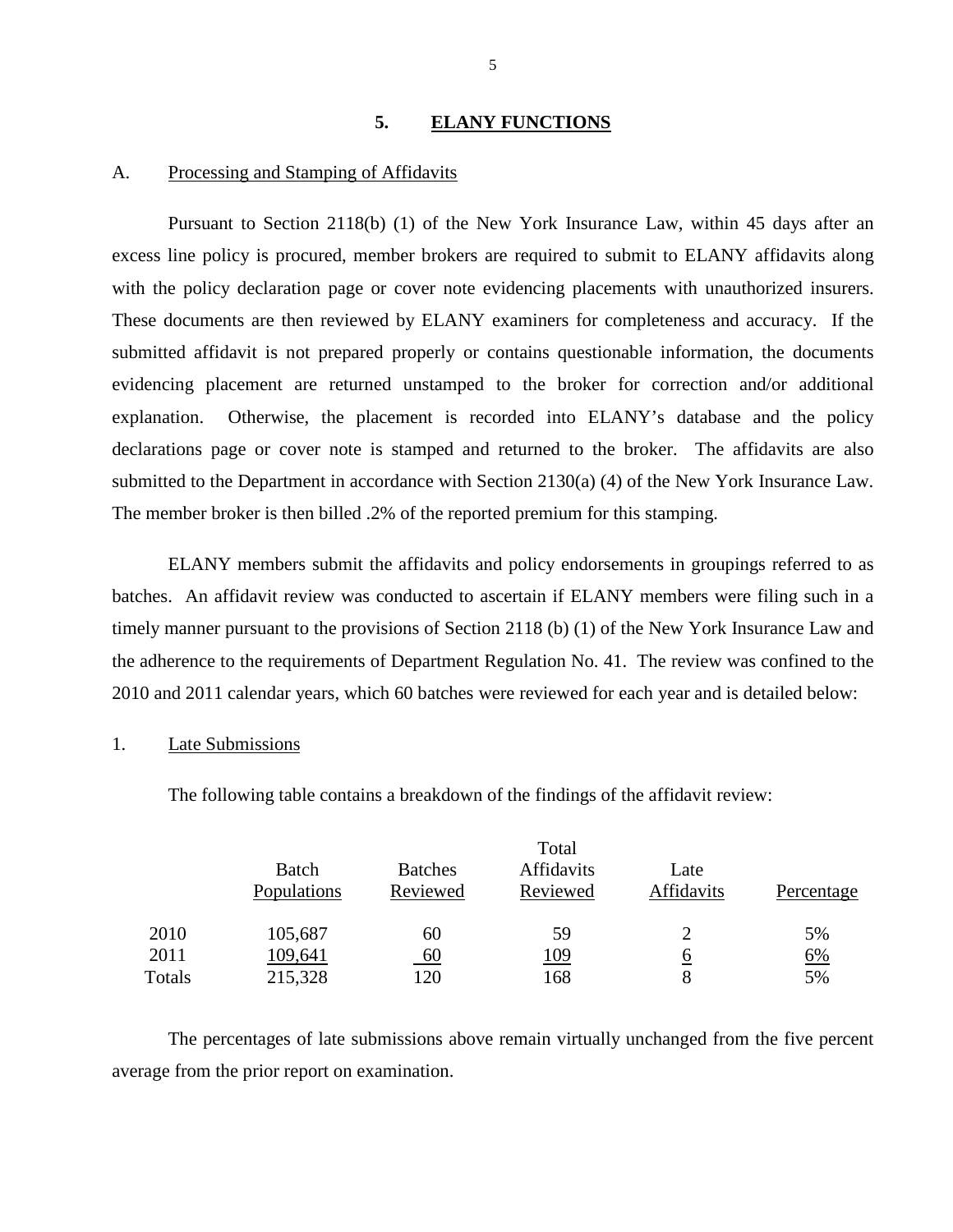#### 2. Declination Procedures

Unless a particular coverage is listed on the export list, an excess line broker is required to obtain three declinations from licensed insurers prior to the placement of a risk in the excess line market. A review of the declination information was included in the affidavit review. The review of the declinations was to ascertain whether the notice of excess line placement dates preceded the declination dates. Declinations were also reviewed to verify that they were received from authorized insurance companies.

| Year   | Total<br><b>Affidavits</b><br>Reviewed | <b>Placement Date</b><br>Precedes<br><b>Declination Date</b> | Percentage | Number of Times<br><b>Placement Date</b><br>Not Available | Percentage |
|--------|----------------------------------------|--------------------------------------------------------------|------------|-----------------------------------------------------------|------------|
| 2010   | 59                                     |                                                              | 8%         | 22                                                        | 37%        |
| 2011   | 109                                    | $\mathbf b$                                                  | 6%         | <u>48</u>                                                 | <u>44%</u> |
| Totals | 168                                    |                                                              | 7%         | 70                                                        | 42%        |

The following table is the breakdown of the finding of the declination review:

It should be noted that affidavit submissions with no placement dates do not allow examiners to make a determination as to whether the excess line placement was made before the declinations were obtained.

In 2008, ELANY implemented an electronic database system, which enables brokers to submit transactions electronically. According to the Association, this system has built-in business rules that must be met and all pertinent sections of the affidavit must be completed. ELANY reviews the brokers' submissions for completeness and accuracy. If errors are noted, corrections are made based on communications with the broker or corrected documents are resubmitted by the broker.

ELANY stated that by allowing the brokers to file their affidavits electronically, the number of errors should be greatly reduced. However, based on our review above, 7% of the total affidavits reviewed had placement dates that preceded the declination dates and 42% were submitted with no placement dates. In addition, it was noted that the percentage of instances in which the placement date precedes the declination date and in which no placement date was available increased significantly from the percentages indicated in the prior report on examination; thereby suggesting a continuing trend.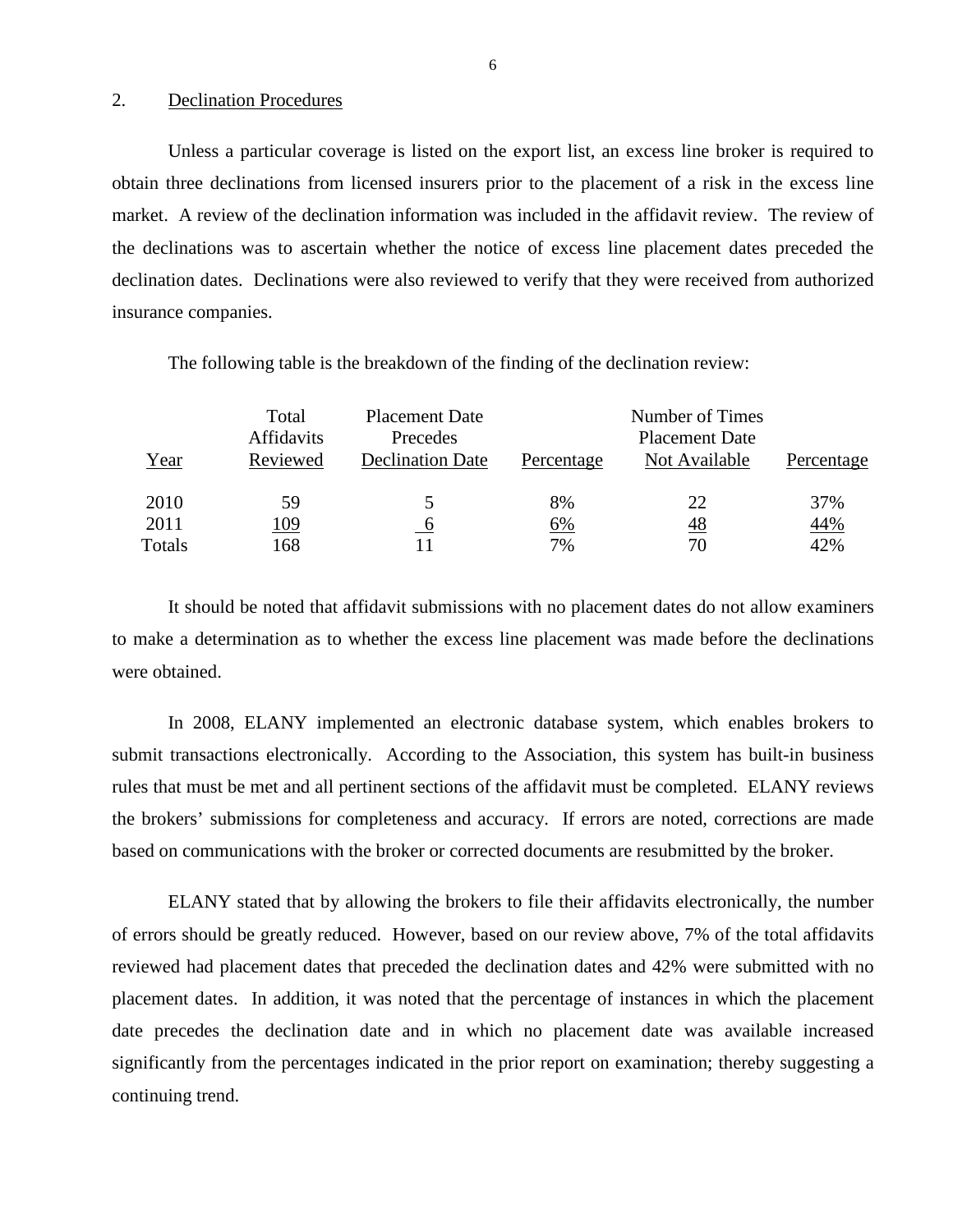As recommended in the prior report on examination, a spot audit function was to be established to verify the Association's "Declination Procedures", which includes ascertaining whether the declination dates preceded the inception dates of the policies. Results of these audits are to be sent to the Department's Excess Line Unit. A preliminary result of this audit for the year 2012 indicates an error rate of approximately 2%.

<span id="page-8-1"></span>It is recommended that ELANY incorporate within the built-in business rules of their electronic database system, criteria in which affidavits are red-flagged when the placement date precede the declination date.

<span id="page-8-2"></span>It is recommended that ELANY continue to monitor the submission of the notice of the excess line placement form to ensure that the proper procedures with regards to declinations and the placement of coverage are adhered to in accordance with the New York Insurance Law and Department Regulation No. 41.

<span id="page-8-3"></span>It is recommended that ELANY continue to verify the Association's "Declination Procedures", which includes ascertaining whether the notice of excess line placement/inception dates preceded declination dates, by conducting spot check audits and report the results of these audits to the Department's Excess Line Unit.

#### <span id="page-8-0"></span>B. Unauthorized Insurer Files

As part of the application process to be accepted as an eligible unauthorized insurer in New York, ELANY requires an unauthorized insurer intending to do business in New York to submit financial statements and other pertinent documentation for analysis and evaluation in accordance with Section 27.13 of Department Regulation No. 41. If ELANY determines that the insurer qualifies for eligibility, ELANY notifies the insurer in writing of its acceptance and places the insurer on ELANY's stamping list of eligible insurers. Once on the stamping list, eligible insurers are monitored for financial strength and viability and are subject to an annual re-qualification process.

However, if ELANY determines that an insurer does not qualify for eligibility, the insurer is notified of the said ineligibility. The insurer can later submit updated financial information and documentation to ELANY for its reconsideration.

7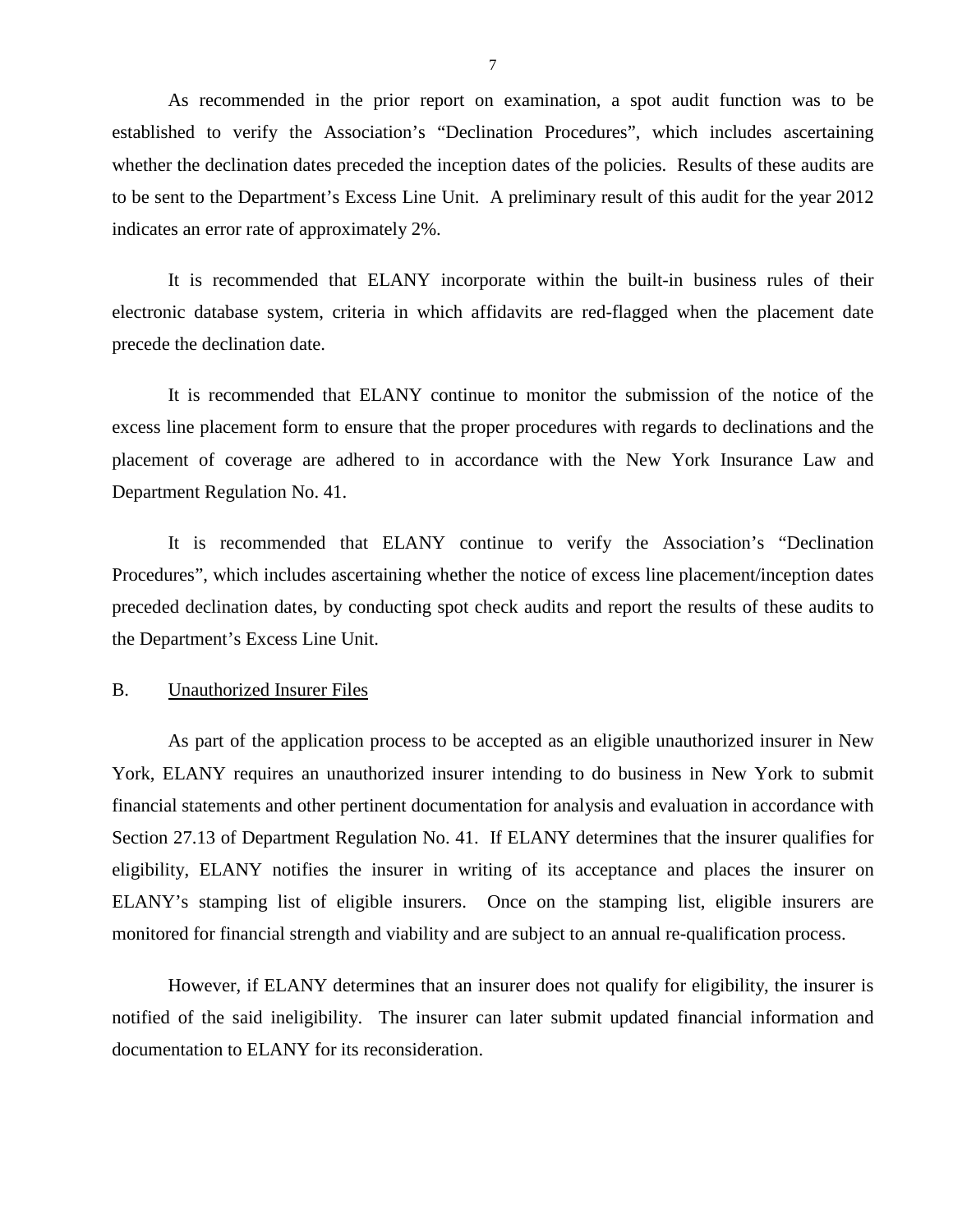A review of the unauthorized insurers' application files was conducted to determine whether ELANY has fulfilled its statutory obligations of admitting unauthorized insurers who are financially sound and has treated applicants fairly and equally. Through a review of the Board of Directors minutes, a listing was made of all companies which applied for the stamping list during the examination period. A sample of companies, which were either approved or rejected, was reviewed. It was determined that documentation was adequate; the files contained supporting evidence that an analysis of the financial information had been performed and that the review performed by ELANY on the submitted information was done consistently and fairly.

#### <span id="page-9-0"></span>C. Expenditures

#### a) Charitable and Non-charitable Contributions

On July 15, 2009, the Office of General Counsel ("OGC") issued an opinion which modifies their previous opinion of June 7, 2007, which discussed the permissibility of ELANY making *de minimis* charitable contributions. The opinion states that in the Department's estimation, Section 2130 of the Insurance Law, which created ELANY as a quasi-public entity, fails to provide ELANY with sufficient authority to make any contributions, except that in certain narrow parameters, *de minimis* charitable contributions may be considered to be "incidental or related" to ELANY's purposes. OGC therefore concluded that:

(1) ELANY may make no charitable contributions whatsoever, except to an organization providing humanitarian aid in the wake of a natural disaster or terrorist act, or to an organization established by the insurance industry for charitable works;

(2) ELANY must limit its total contributions to any given charitable organization to \$15,000 in any calendar year;

(3) ELANY must limit its aggregate charitable contributions to \$50,000 in any calendar year;

(4) ELANY must itemize each charitable contribution it made during the year under review in the annual audited statement that ELANY files with the Department, and specify the organization to whom the contribution was made, the date of the contribution, the amount of the contribution, and that nature and purpose of the gift; and

(5) ELANY must ensure that its Board approves each donation, no matter the amount.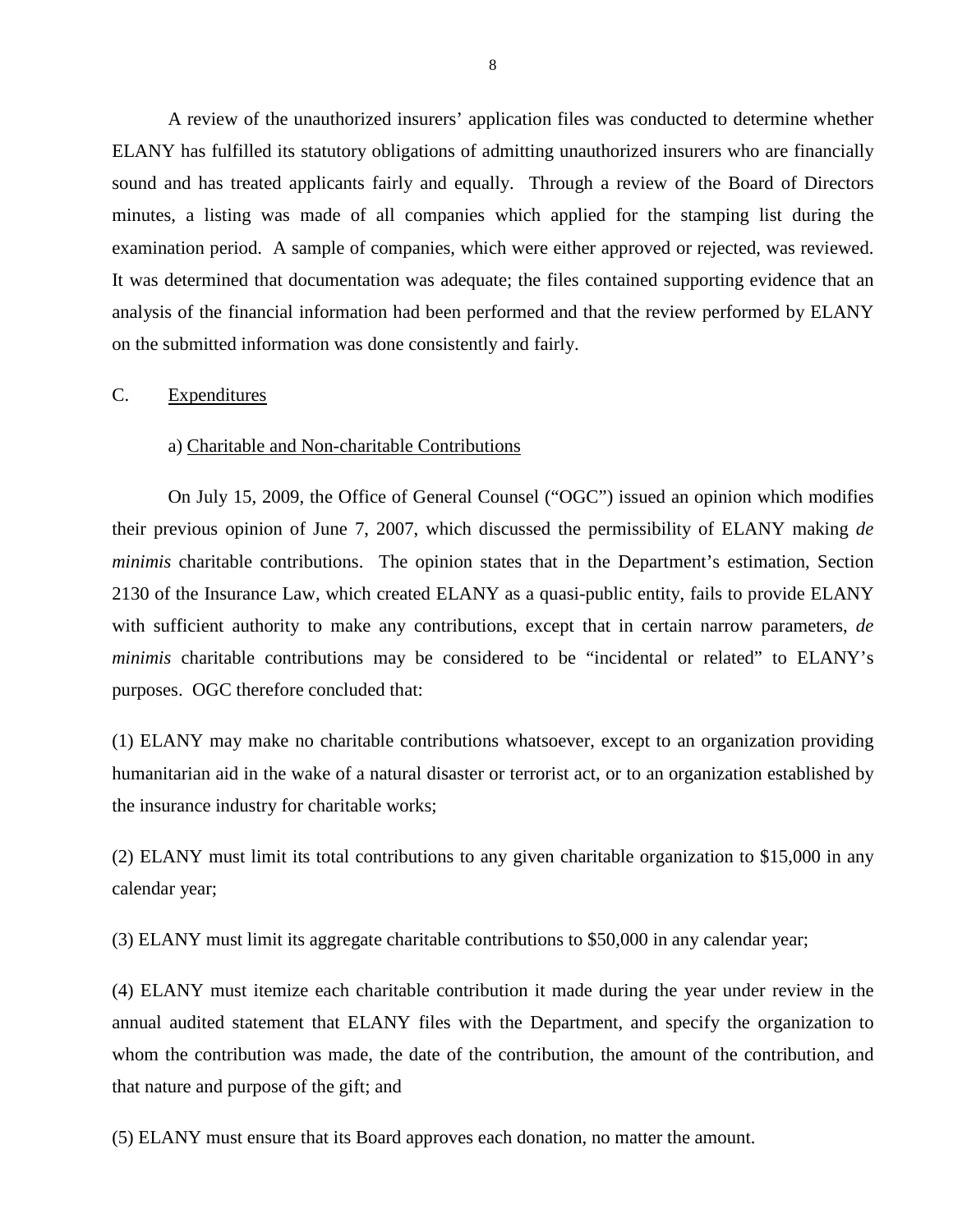The Department had no objections to these modifications based on the representations from ELANY that (1) ELANY does not expect to make contributions totaling \$50,000 in any given year except in "extraordinary circumstances", and (2) that \$50,000 represents less than 1% of ELANY's total annual revenues. In addition, ELANY must strictly adhere to the parameters of the June  $7<sup>th</sup>$ , 2007 opinion in all other respects. Based on our review of ELANY's charitable and non-charitable contributions, it appears that ELANY was in compliance with the parameters as set forth in the OGC opinion dated June 7, 2007 and modified on July 15, 2009 for the years covered by this examination period.

#### b) Travel & Entertainment Guidelines

As part of the expenditures review, expenses which pertained to payment for travel and entertainment expenses of ELANY personnel were reviewed to verify that ELANY's payment of these expenses were in accordance with Association guidelines. In accordance with the Travel and Entertainment Policy of ELANY, only expenses which are reasonable and necessary for the conduct of the Association's business are to be charged and reimbursed by ELANY. In addition, with regard to spousal/family travel, travel costs for family members other than the spouse are not reimbursable, with the exception of any Board meeting or series of Board and Committee meetings held over a multiple day period away from ELANY's offices.

With regard to multiple day board of directors meetings, as noted in the previous report and indicated in previous correspondence from ELANY, it is their procedure that each Board member is extended a budget of \$500 to use at their discretion to defray additional charges for use of various facilities and services charged by hotels/resorts for each Board member, his/her spouse and family (non adult children) while attending these meetings.

As per the recommendation from the previous report, the Association was to update their written Travel & Entertainment guidelines to clarify any exceptions to the guidelines in place, including the discretionary budget inclusive of family members. The guidelines were updated; however, the preset approved limit of \$500 was not made a part of the guidelines.

In reviewing the expenses presented for approval relating to ELANY's August 2011 Board of Directors meeting, it appeared that charges in excess of \$500 were approved for Board Members, which is not in compliance with the Association's Travel and Entertainment guidelines.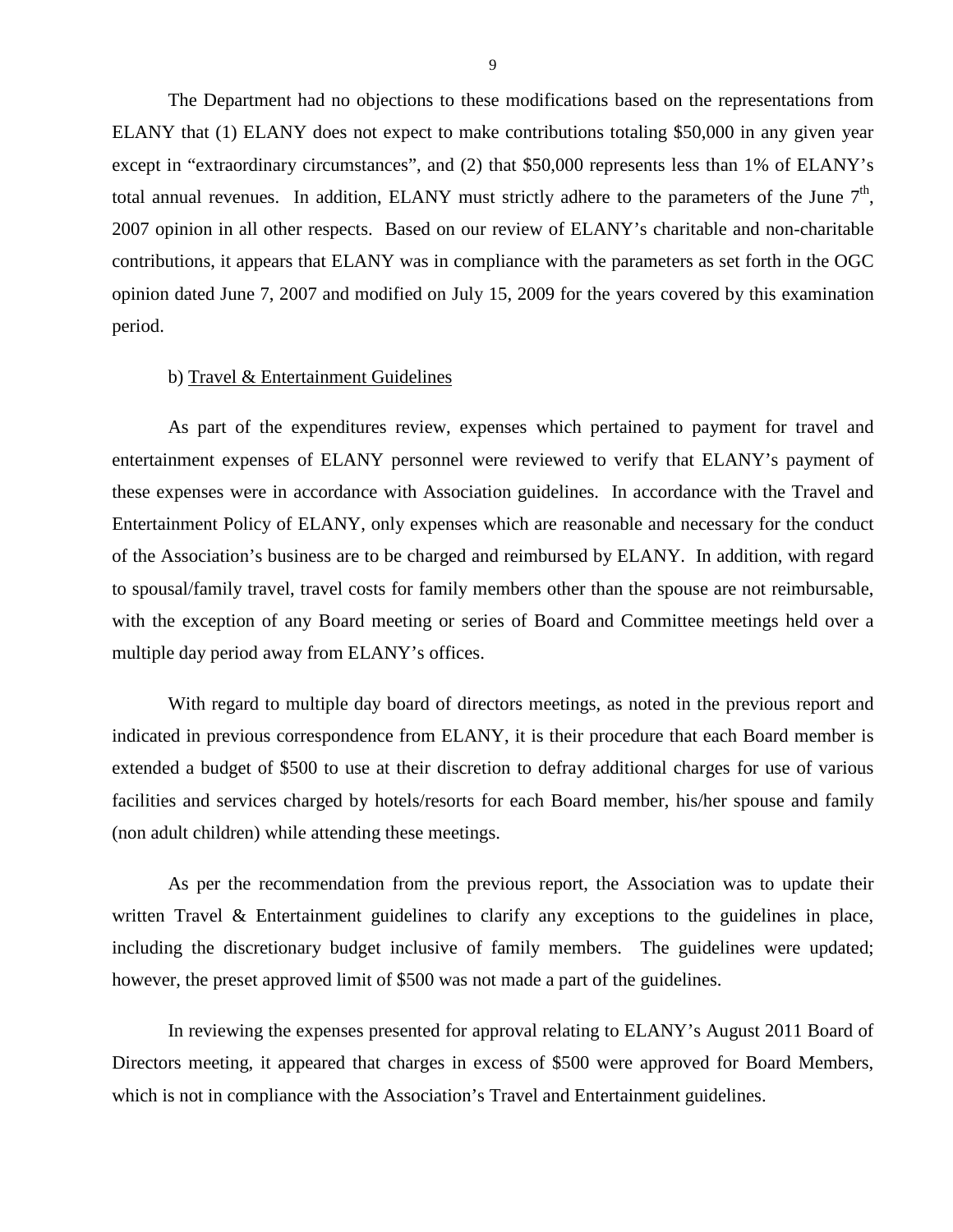<span id="page-11-1"></span>It is recommended that ELANY adhere to its Travel & Entertainment guidelines and to update the written policy to include a preset approved limit for additional Board Member, spousal and non adult family member discretionary charges for multi day Board Meetings.

### <span id="page-11-0"></span>D. Statement of Fund Balance/Stamping Fee

The fund balance decreased \$2,333,881 during the four-year examination period (January 1, 2008, through December 31, 2011) and is detailed below:

|                                         | 2008         | 2009          | 2010          | 2011          |
|-----------------------------------------|--------------|---------------|---------------|---------------|
| <b>Beginning Fund Balance</b>           | \$21,593,346 | \$21,556,756  | \$20,004,964  | \$19,567,895  |
| <b>Total Revenues</b>                   | \$5,844,986  | \$4,277,250   | \$5,103,680   | \$5,265,938   |
| <b>Total Expenses</b>                   | \$5,881,576  | \$5,829,042   | \$5,540,749   | \$5,574,368   |
| <b>Excess of Revenues over Expenses</b> | $(\$36,590)$ | (\$1,551,792) | $(\$437,069)$ | $(\$308,430)$ |
| <b>Ending Fund Balance</b>              | \$21,556,756 | \$20,004,964  | \$19,567,895  | \$19,259,465  |

The decrease was primarily due to the severe economic downturn of 2009, and increased depreciation allowance for the Association's ELANY Back Office electronic system. The fund balance of \$19,259,465 continues to exceed the current operational needs of ELANY.

<span id="page-11-2"></span>It is recommended the Board of Directors of ELANY continue to monitor the fund balance in order to assure that the accumulated fund balance will be able to satisfy the reasonable operational needs of ELANY.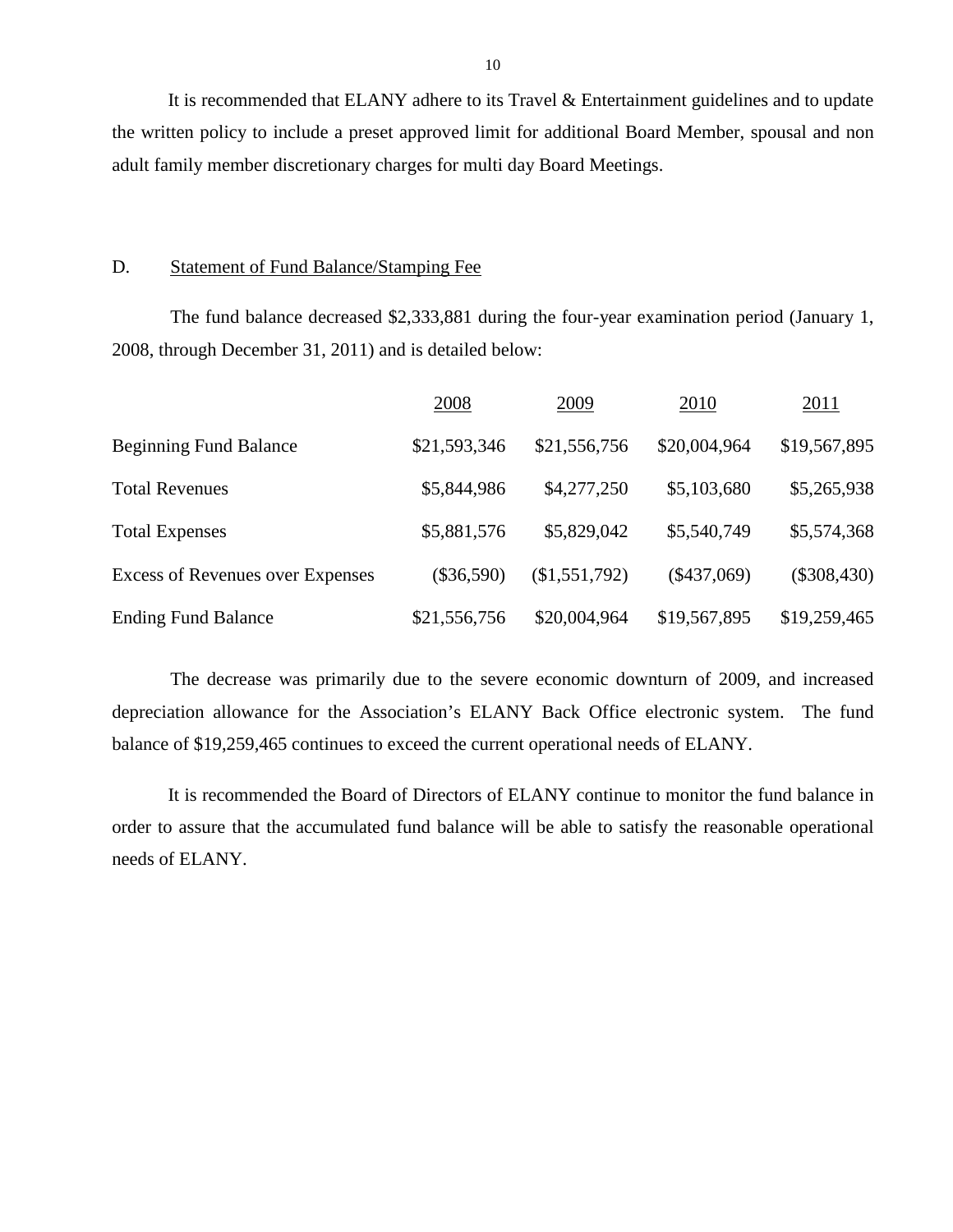#### <span id="page-12-0"></span>E. Internal Controls

As part of the examination, the internal control procedures of ELANY were reviewed. The review revealed weaknesses in the internal controls specifically relating to segregation of duties. This is common in small organizations that do not have enough available staff where each individual is responsible for separate responsibilities relative to processing and recording of financial information.

The Association has instituted additional control measures to mitigate the risk present because of the above mentioned internal control weakness. The Association's procedures were tested to determine if all control measures put in place were done as ELANY indicated, as well as cursory tests to determine if there were any abnormalities present with regards to obligations and liabilities being properly authorized and recorded. The procedures in place were in fact performed by the Association and no abnormalities were discovered.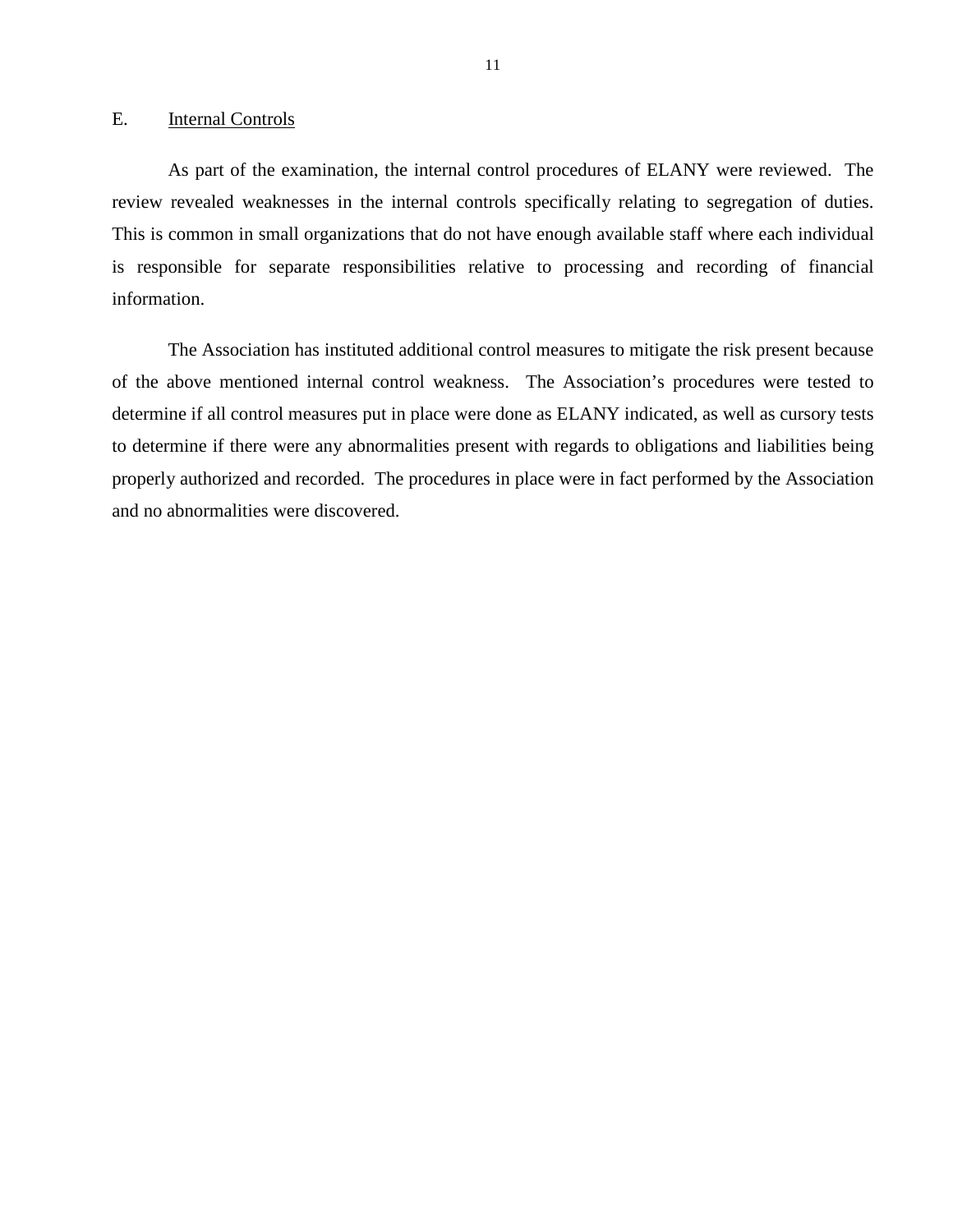## <span id="page-13-0"></span>**6. COMPLIANCE WITH PRIOR REPORT ON EXAMINATION**

The prior report on examination contained nine recommendations as follows (item letters and page numbers refer to that of the prior report):

## ITEM PAGE NO.

A. It is recommended that ELANY monitor the submission of the notice of 7 the excess line placement form to insure that the proper procedures with regard to declinations and the placement of coverage are adhered to in accordance with the New York Insurance Law and Regulation 41.

The Association has not complied with this recommendation. A similar comment is made in this report.

B. It is recommended that ELANY contact those members who submit  $\frac{7}{7}$ questionable and incomplete affidavits and provide them with appropriate training.

The Association has complied with this recommendation.

C. It is recommended that ELANY contact those members who submit 7 affidavits**/**notice of excess line placement forms where the notice of excess line placement date or inception date precedes the declination date and provide those members with appropriate training.

The Association has complied with this recommendation.

D. It is recommended that ELANY verify the Association's "Declination 7 Procedures", which includes ascertaining whether the notice of excess line placement/inception dates preceded declination dates by conducting spot check audits and report the results of these audits to the Department's Excess Line Unit.

The Association has not complied with this recommendation. A similar comment is made in this report.

E. It is recommended that going forward, ELANY adhere to the parameters 9 set forth in the OGC opinion dated June 7, 2007 concerning charitable contributions.

The Association has complied with this recommendation.

F. It is recommended the Board of Directors of ELANY continue to monitor 10 the fund balance in order to assure that the accumulated fund balance will be able to satisfy the reasonable operational needs of ELANY.

The Association has complied with this recommendation.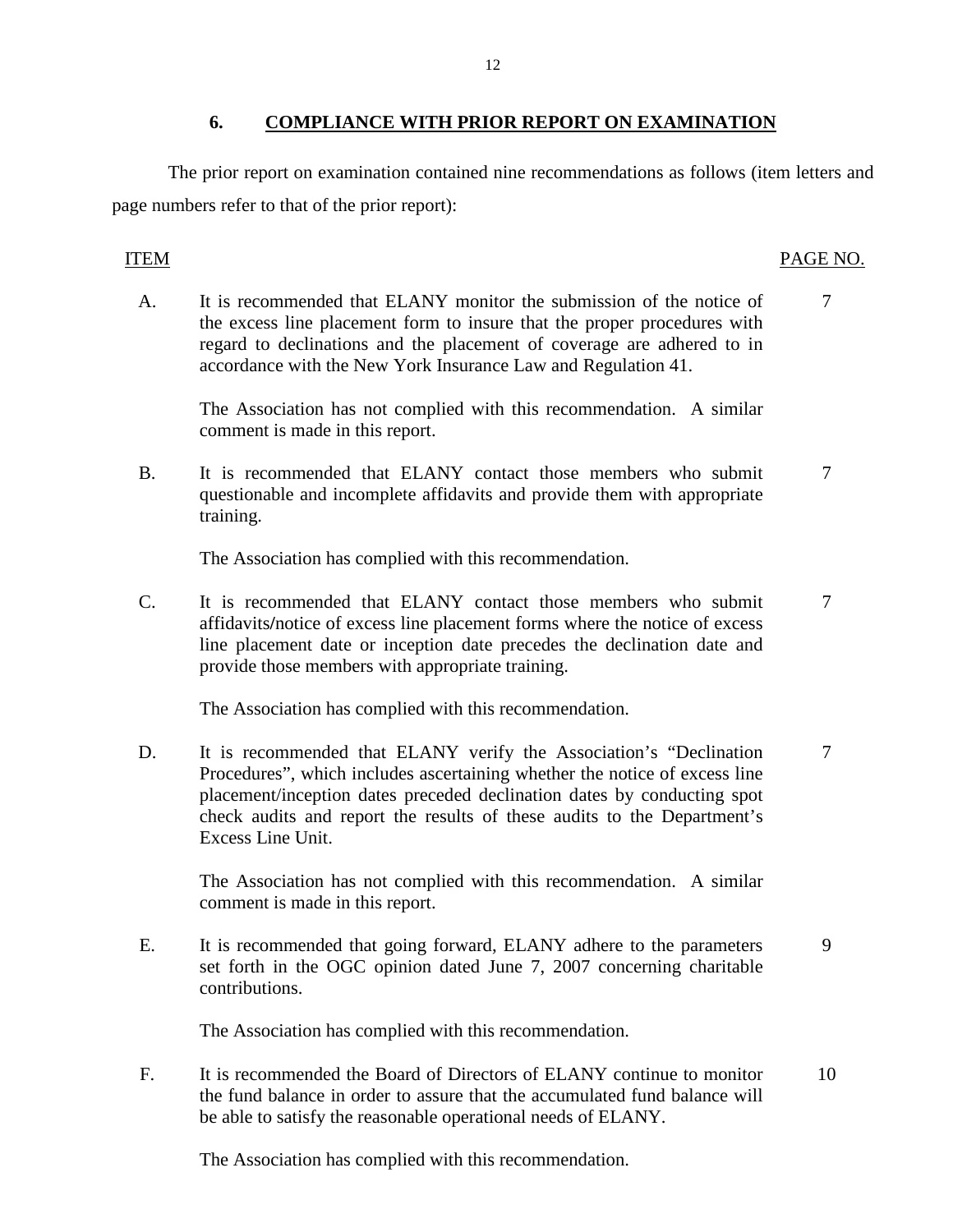G. It is recommended that ELANY incorporate the principle of segregation of 11 duties in order to ensure that ELANY's assets are safeguarded and its obligations and liabilities are properly authorized and recorded.

The Association has complied with this recommendation.

H. It is recommended that ELANY properly approve all authorizations for 11 expenses.

The Association has complied with this recommendation.

I. It is recommended that ELANY adhere to its Travel & Entertainment 12 guidelines and to update the written policy to clarify any exceptions to the present guidelines.

The Association has not complied with this recommendation. A similar comment is made in this report.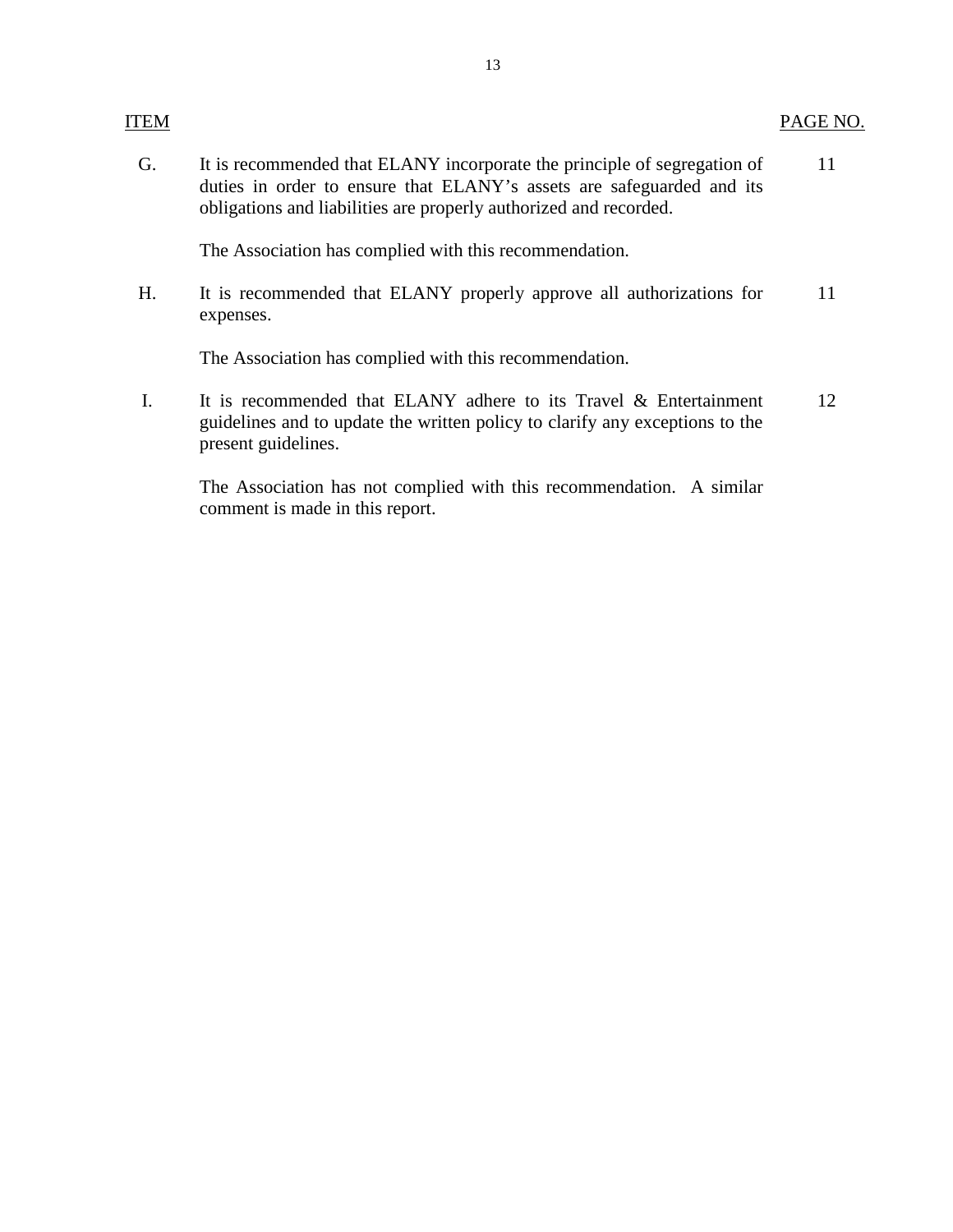### <span id="page-15-0"></span>**7. SUMMARY OF COMMENTS AND RECOMMENDATIONS**

## ITEM PAGE NO.

- A. It is recommended that ELANY incorporate within the built-in business  $\overline{7}$ rules of their electronic database system, criteria in which affidavits are red-flagged when the placement date precedes the declination date.
- B. It is recommended that ELANY continue to monitor the submission of the [7](#page-8-2)  notice of the excess line placement form to ensure that the proper procedures regarding declinations and the placement of coverage are adhered to in accordance with the New York Insurance Law and Department Regulation No. 41.
- C. It is recommended that ELANY continue to verify the Association's 7 "Declination Procedures", which includes ascertaining whether the notice of excess line placement/inception dates preceded declination dates, by conducting spot check audits and report the results of these audits to the Department's Excess Line Unit.
- D. It is recommended that ELANY adhere to its Travel & Entertainment 10 guidelines and to update the written policy to include a preset approved limit for additional Board Member, spousal and non adult family member discretionary charges for multi day Board Meetings.
- E. It is recommended the Board of Directors of ELANY continue to monitor 10 the fund balance in order to assure that the accumulated fund balance will be able to satisfy the reasonable operational needs of ELANY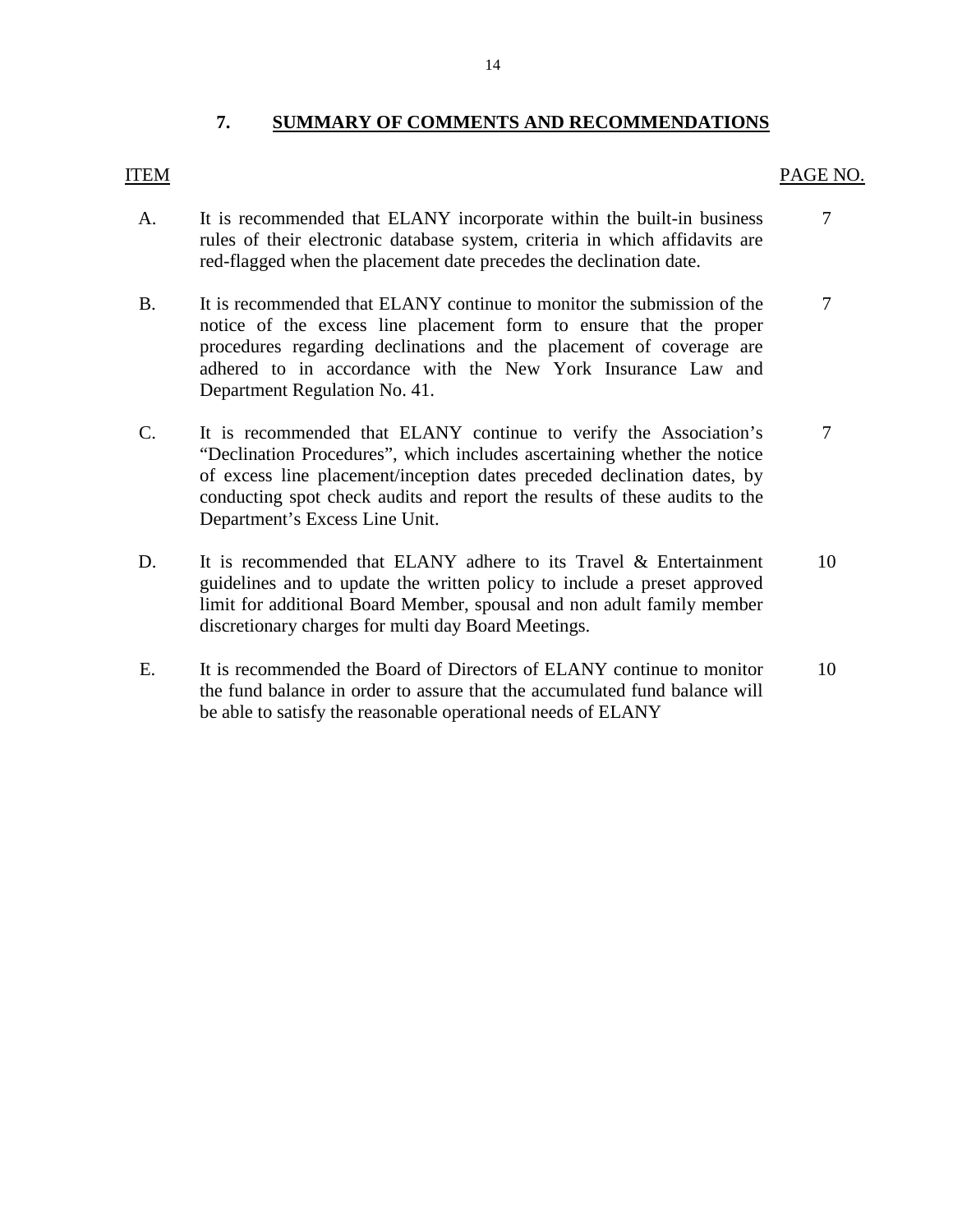Respectfully submitted,

Shawn Jernigan Senior Insurance Examiner

\_\_\_\_\_\_\_\_\_\_\_\_\_\_\_\_\_\_\_\_\_\_\_\_

STATE OF NEW YORK ) ) ss. COUNTY OF NASSAU

SHAWN JERNIGAN, being duly sworn, deposes and says that the foregoing report submitted by him is true to the best of his knowledge and belief.

Shawn Jernigan

\_\_\_\_\_\_\_\_\_\_\_\_\_\_\_\_\_\_\_\_\_\_\_\_

Subscribed and sworn to before me

this  $\_\_\_\$  day of  $\_\_\_\_\_\$  2014.